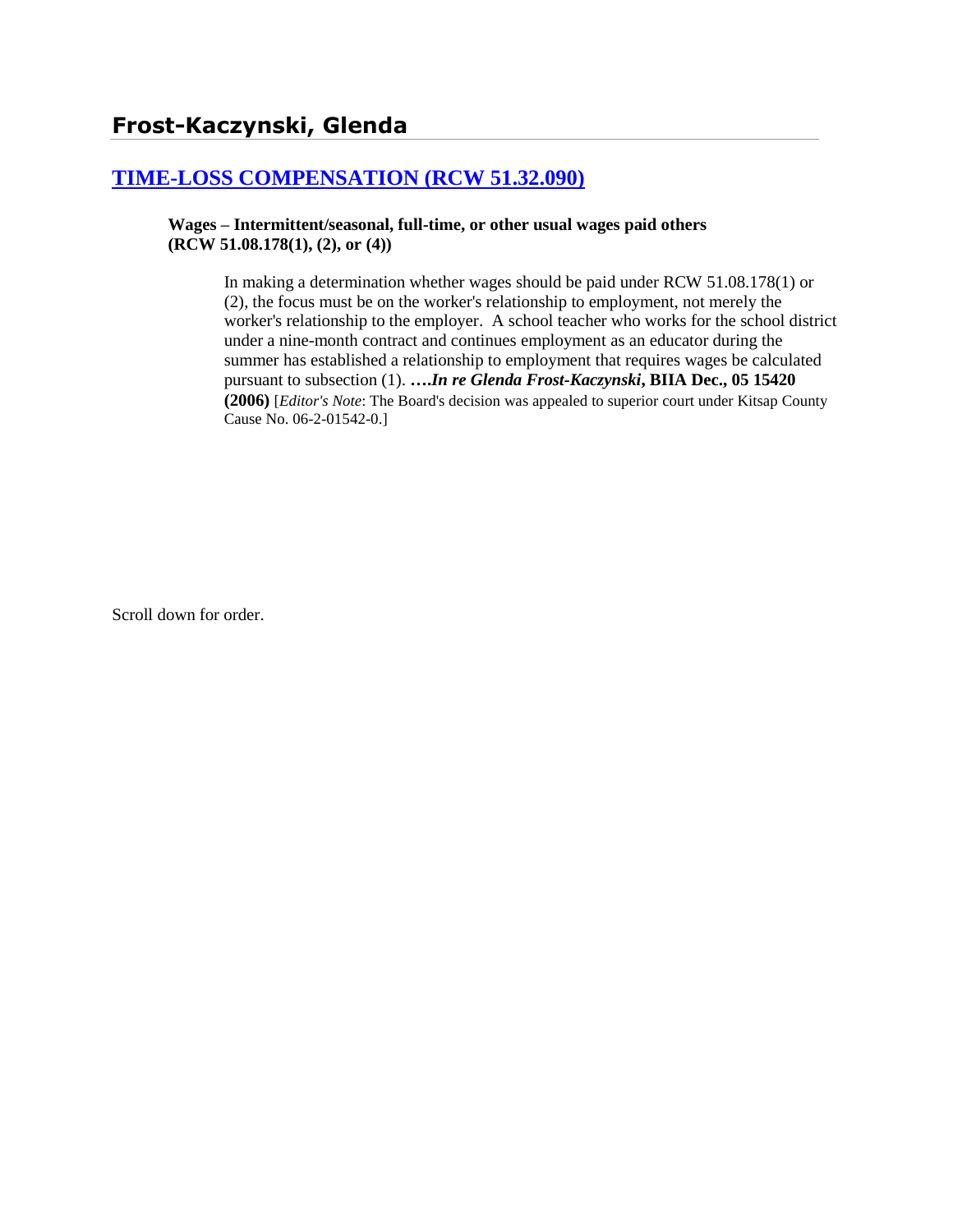## **BEFORE THE BOARD OF INDUSTRIAL INSURANCE APPEALS STATE OF WASHINGTON**

**)**

**IN RE: GLENDA FROST-KACZYNSKI ) DOCKET NO. 05 15420**

**CLAIM NO. W-834984 ) DECISION AND ORDER**

APPEARANCES:

Claimant, Glenda Frost-Kaczynski, by Casey & Casey, P.S., per Gerald L. Casey and Carol L. Casey

Self-Insured Employer, Bremerton School District No. 100-C, by Thomas G. Hall & Associates, per Joseph A. Albo

This is an appeal filed by the claimant, Glenda Frost-Kaczynski, on May 19, 2005, from an order of the Department of Labor and Industries dated May 16, 2005. In this order, the Department determined the claimant's monthly wage at the time of injury or occupational disease as \$4,400.79, plus an additional \$380.08 per month for the amount of health care benefits that had been paid by the self-insured employer. The Department order is **REVERSED AND REMANDED**.

# **DECISION**

Pursuant to RCW 51.52.104 and RCW 51.52.106, this matter is before the Board for review and decision on a timely Petition for Review filed by the claimant to a Proposed Decision and Order issued on February 2, 2006, in which the industrial appeals judge reversed and remanded the order of the Department dated May 16, 2005, with directions to issue an order in which the Department establishes the claimant's monthly wage for time loss compensation purposes by applying subsection 2 of RCW 51.08.178, by taking the average of the twelve-month period from November 1, 2001 to October 31, 2002, including the cost of employer-provided health care insurance in the amount of \$380.08 per month; and establishing the claimant's monthly wage as \$4,780.87.

The Board has reviewed the evidentiary rulings in the record of proceedings and finds that no prejudicial error was committed. The rulings are affirmed.

We have granted review because we disagree with the legal analysis set forth by our industrial appeals judge in his Proposed Decision and Order. Although he reversed the Department order under appeal, our industrial appeals judge affirmed the Department decision that Ms. Frost-Kaczynski, as a teacher for the Bremerton School District, was a seasonal or intermittent employee. The industrial appeals judge's focus in his Proposed Decision and Order is on the

1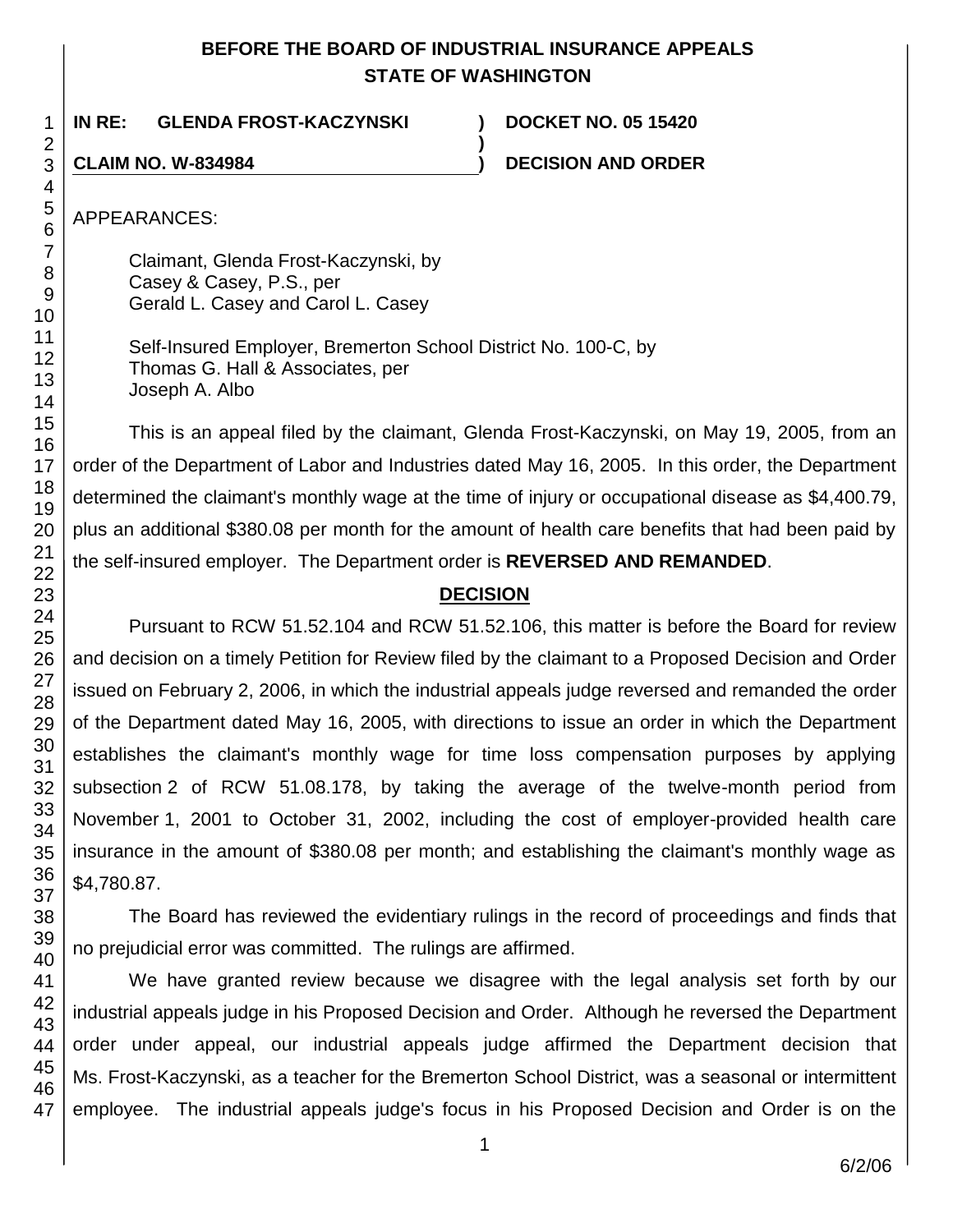nine-month teaching contract with the self-insured employer. Based on this nine-month contract, our industrial appeals judge found that Ms. Frost-Kaczynski is a seasonal employee. The correct focus should be on the claimant's relationship to employment. This record supports a finding that the claimant's relationship to employment is not seasonal, part-time, or intermittent, and we find that Ms. Frost-Kaczynski's wage should be calculated under subsection 1 of RCW 51.08.178.

In the Proposed Decision and Order, the industrial appeals judge makes a correction for the period of time used to average wages under subsection 2 of RCW 51.08.178, but in all other respects he affirms the Department's order in which the Department used subsection 2 of RCW 51.08.178, and averaged the claimant's wage from the self-insured employer over a twelve-month period. The only issue raised in this appeal is whether the claimant's wage should be calculated under subsection 1 or subsection 2 of RCW 51.08.178.

RCW 51.08.178 is titled **"Wages"—Monthly wages as basis of compensation— Computation thereof.** This statute provides for a number of ways to calculate the wages of an injured worker for the purposes of paying time loss compensation. Subsection 1 of RCW 51.08.178, provides that

> the monthly wages the worker was receiving from all employment at the time of injury shall be the basis upon which compensation is computed, unless otherwise provided . . .

Subsection 2, of RCW 51.08.178, provides an alternative method for calculating the monthly wage for the injured worker in situations where the worker's employment is exclusively seasonal or essentially part-time or intermittent. Under subsection 2 of the statute, the exclusively seasonal or essentially part-time or intermittent worker has his or her wages determined by averaging the total wages earned over a twelve-month period.

The record before us establishes that Ms. Frost-Kaczynski had a nine-month teaching contract with the Bremerton School District. The record also establishes that for several years prior to the date of this industrial injury, she worked for two other schools teaching classes during the summer. She anticipated continuing this summer employment during the summer following her industrial injury.

The nature of the summer employment Ms. Frost-Kaczynski was normally engaged in was contract-teaching. In the summer prior to her industrial injury, she received \$3,660 from one of the schools, and \$9,496 from the other school for her summer teaching work. Finally, this record indicates that Ms. Frost-Kaczynski was able to deduct expenses for federal tax purposes, which

1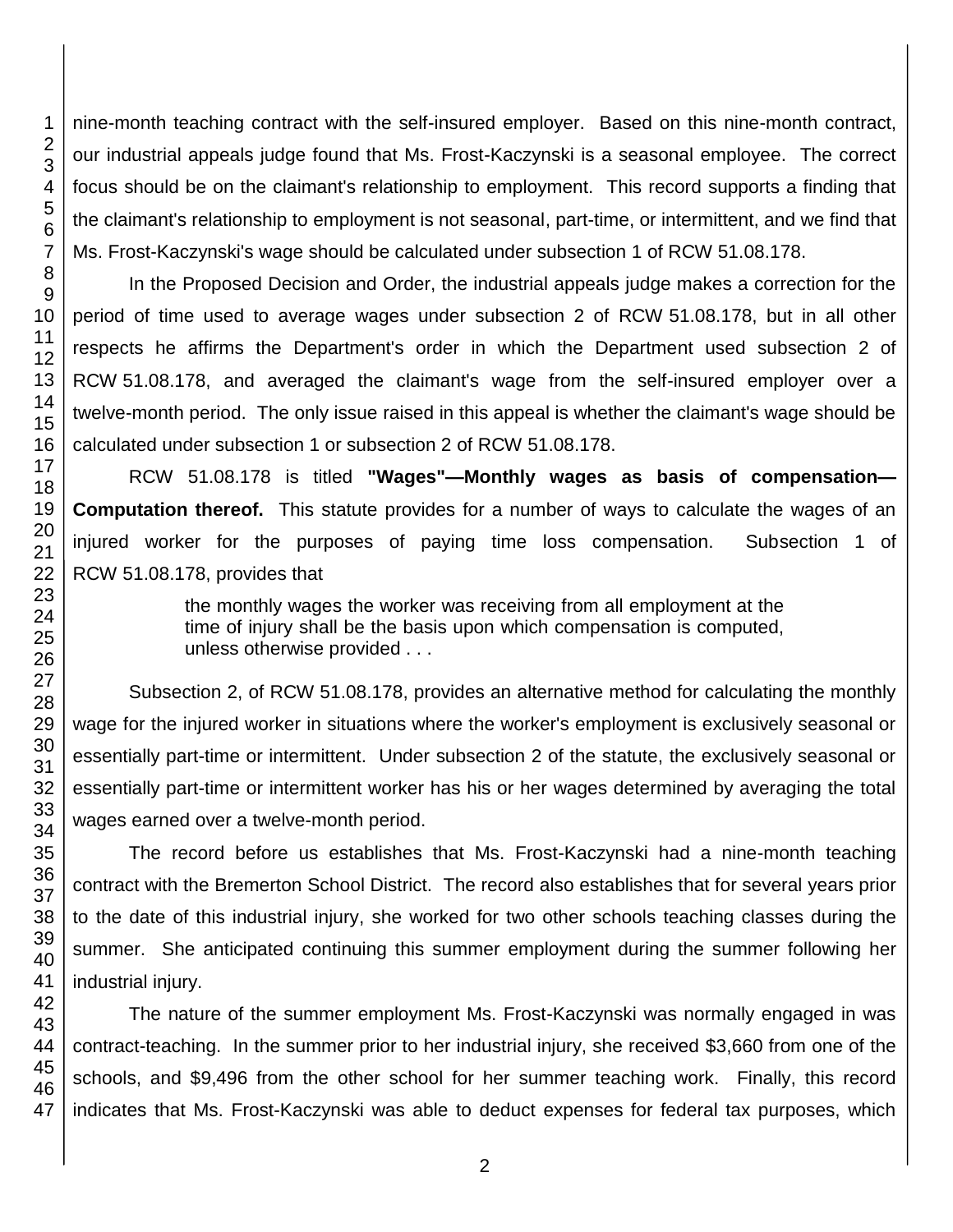apparently exceeded the amount of money she was paid by the schools for her summer teaching work. Her federal tax return established a loss for tax purposes from her summer contract work.

In the Proposed Decision and Order, our industrial appeals judge focuses on the relationship the worker has with the self-insured employer school district. Our industrial appeals judge finds that because of this seasonal relationship with the Bremerton School District, Ms. Frost-Kaczynski is a seasonal employee and, as such, must have her wages computed under the provisions of RCW 51.08.178(2). Our industrial appeals judge agreed with the Department that the wages received for the nine-month period from the Bremerton School District should be divided by twelve under the provision of RCW 51.08.178(2) because Ms. Frost-Kaczynski is a seasonal employee. We disagree with this analysis.

In *Department of Labor & Indus., v. Avundes*, 140 Wn.2d 282 (2000), the Washington State Supreme Court unanimously adopted this Board's test for resolving the question of the application of subsection 1 or subsection 2 of RCW 51.08.178, when calculating a worker's wage. The *Avundes* test requires a two-prong analysis. The first prong of the analysis is to look at the type of work being performed. Here, in Ms. Frost Kaczynski's case, teaching is clearly not seasonal or intermittent work by definition. Teachers can, and do, teach year-round. The second prong of the test is to look at the relationship the worker has to his or her employment. The court in *Avundes* went further to state that the test, focusing on the worker's relationship to employment, correctly follows from the Supreme Court's holding in *Double D Hop Ranch v. Sanchez*, 133 Wn.2d 793 (1997). *Double D Hop Ranch* stands for the proposition that the worker's compensation benefits should reflect a worker's "lost earning capacity."

The court in *Avundes* also noted that the default provision in calculating wages under our Industrial Insurance Act is subsection 1 of RCW 51.08.178. This section applies unless there is evidence to establish that it does not apply.

The facts in this record establish that Ms. Frost-Kaczynski had a nine-month contract with the self-insured employer, Bremerton School District, to teach. She had a prior history of teaching during the summer with other schools, and she had an expectation to continue that employment in the summer following her industrial injury. These facts lead to only one conclusion, Ms. Frost-Kaczynski worked year-round. Her relationship to employment is not exclusively seasonal or essentially part-time or intermittent. Her wages must be calculated under RCW 51.08.178(1).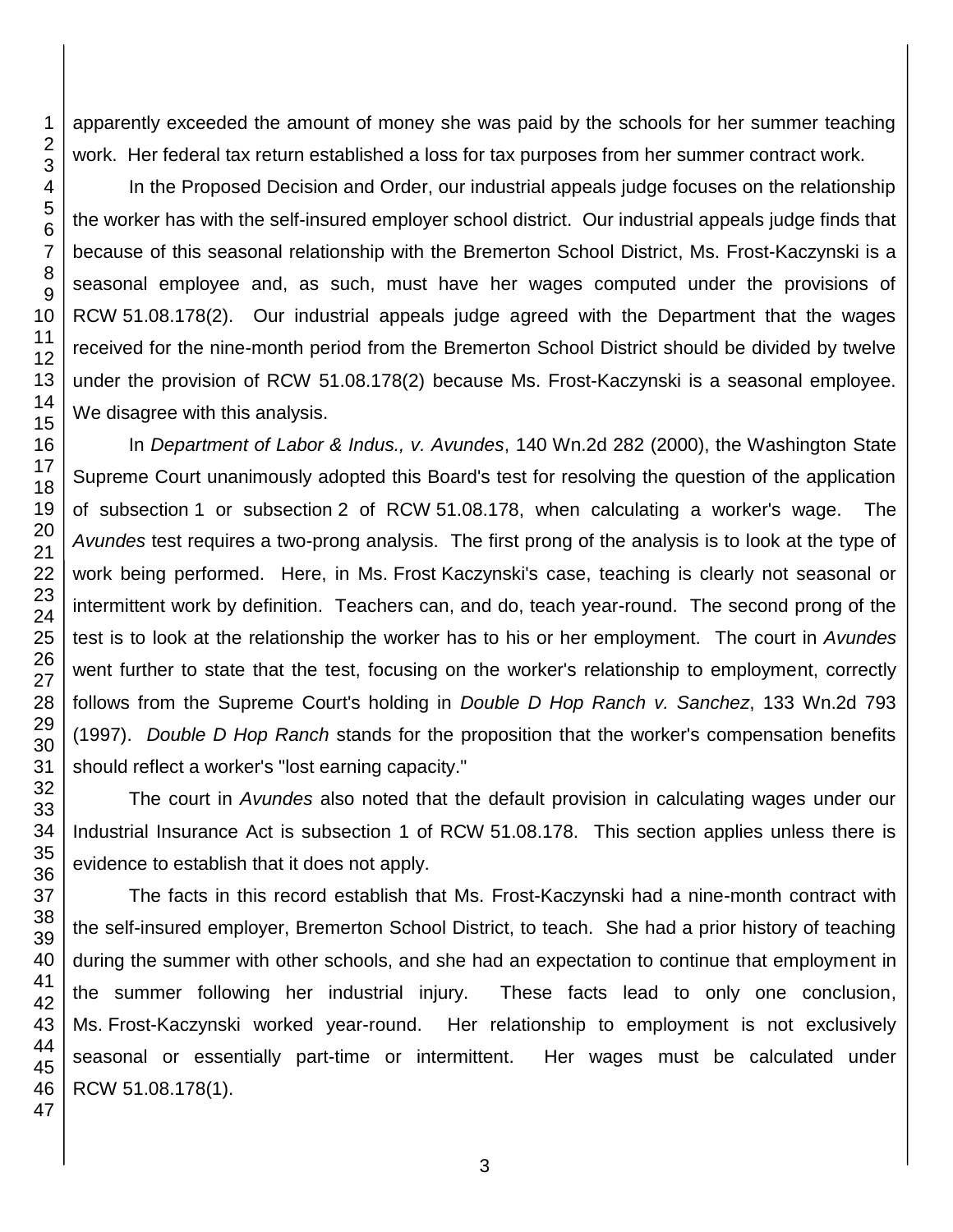The self-insured employer argues that Ms. Frost-Kaczynski did not make a profit on her summer teaching work as reflected in her federal tax filings. If Ms. Frost-Kaczynski's relationship to her employment was either exclusively seasonal, or essentially part-time or intermittent, then the inquiry into the amount of money she earned over a twelve-month period would be relevant in calculating her wages under subsection 2 of RCW 51.08.178. However, because we find, based on the facts in this record, that her relationship to employment was not exclusively seasonal or essentially part-time or intermittent, we need only focus on her wage at the time of the industrial injury as set out in subsection 1 of RCW 51.08.178.

Finally, calculating Ms. Frost-Kaczynski's wages under subsection 1 of RCW 51.08.178 more closely reflects her lost earning capacity as opposed to averaging the monthly salary from the self-insured employer for the nine-month contract over a twelve-month period. The Department order is incorrect and is reversed. This matter is remanded to the Department with directions to calculate Ms. Frost-Kaczynski's monthly wages under the provisions of RCW 51.08.178(1).

### **FINDINGS OF FACT**

- 1. On June 21, 2004, the Department of Labor and Industries received an Application for Benefits in which the claimant, Glenda Frost-Kaczynski, alleged she sustained an industrial injury or occupational disease on May 26, 2004, while in the course of her employment with the self-insured employer, Bremerton School District No. 100-C. On January 5, 2005, the Department issued an order in which it allowed the claim as an industrial injury or an occupational disease. On May 16, 2005, the Department issued an order in which it established the claimant's monthly wage at the time of injury as being \$4,400.79, plus an additional \$380.08 per month for the amount of health care benefits that had been paid by the employer. On May 19, 2005, the claimant filed a Notice of Appeal to the Department order dated May 16, 2005, with the Board of Industrial Insurance Appeals. On June 16, 2005, the Board granted the appeal and assigned it Docket No. 05 15420.
- 2. On May 26, 2004, Glenda Frost-Kaczynski sustained an industrial injury or an occupational disease while in the course of her employment with the self-insured employer, Bremerton School District No. 100-C, as a school teacher, a position she has held since 1983. Teaching school is not exclusively seasonal or essentially part-time or intermittent work.
- 3. For several years prior to the industrial injury of May 26, 2004, the claimant worked for the self-insured employer, Bremerton School District No. 100-C, during the nine-month school term and engaged in contract teaching with other schools during the summer months when the self-insured employer's school was not in session. Ms. Frost-Kaczynski intended to continue the summer employment during the summer following the industrial injury.